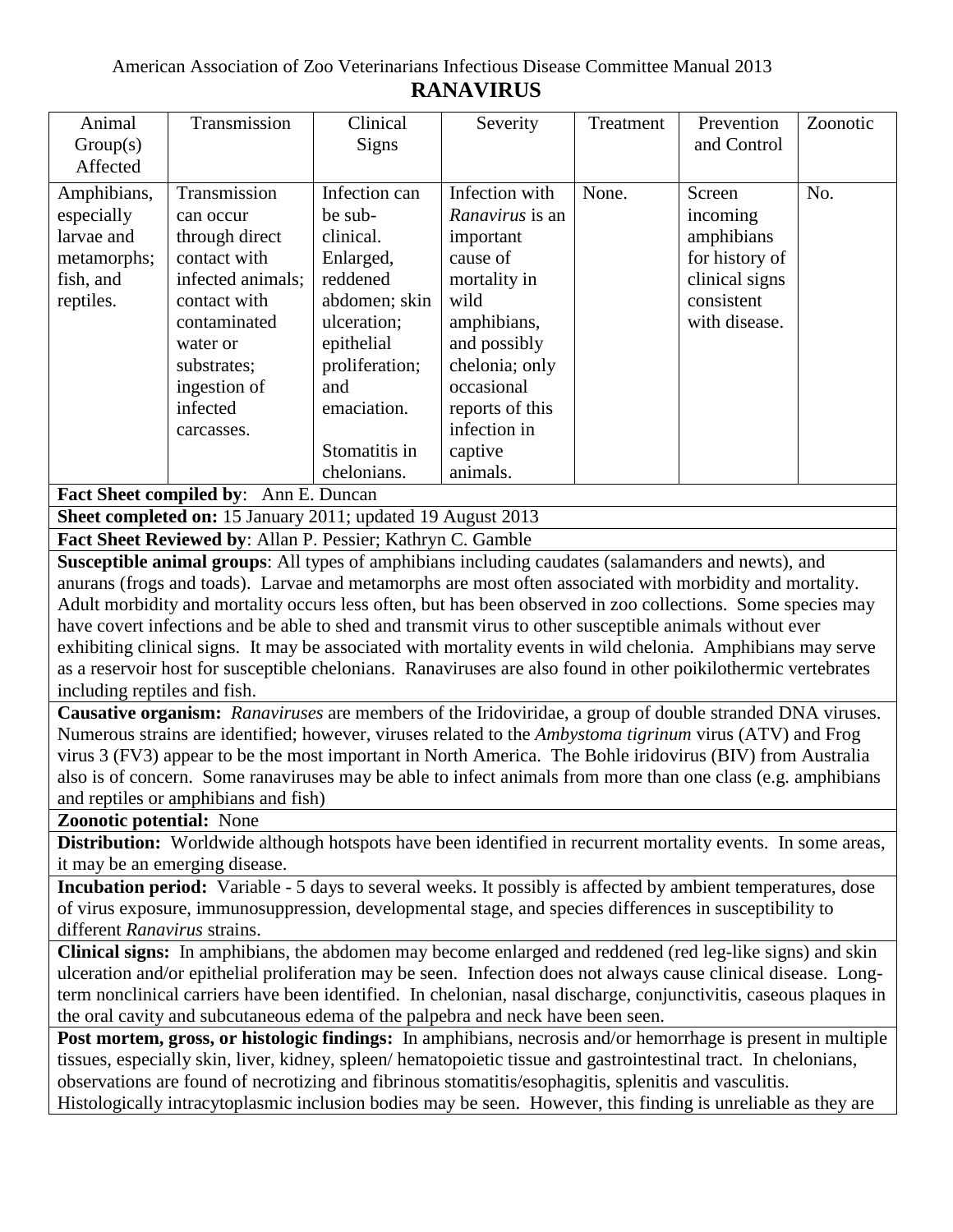## American Association of Zoo Veterinarians Infectious Disease Committee Manual 2013 **RANAVIRUS**

difficult to identify, are not always due to virus, and may be absent or inconspicuous in many cases. **Diagnosis:** PCR is the most useful test and is becoming more widely available. Real-time PCR techniques allow detection of smaller amounts of virus, but to identify the group type (ATV or FV3 virus-like) of *Ranavirus* present conventional PCR with DNA sequencing is required. Determining the specific species of *Ranavirus* usually requires cell culture, virus isolation, and molecular characterization. These techniques are not widely available outside of research laboratories. Conventional PCR can provide false-positive results if confirmatory DNA sequencing or Southern blot analysis is not performed. Histopathology is helpful to screen for lesions in sick animals, but lesions tend to be nonspecific unless intracytoplasmic inclusion bodies are seen. Virus isolation, immunohistochemistry, transmission electron microscopy, cell culture, and serology (not widely available or validated for most species) have also been used to identify infected animals.

**Material required for laboratory analysis:** The best choice is tissue samples collected at necropsy, especially liver, kidney and, if lesions are present, skin. Frozen tissues are required for virus isolation and are generally best for molecular analysis; however, freezing is not acceptable for histology. For histology, tissues should be submitted fresh or fixed in 70% ethanol or 10% neutral buffered formalin. Ethanol-preserved tissues may be used for some molecular testing. Formalin-fixed tissues may also be used for some molecular testing if the length of time in formalin is minimal at days to weeks but it is possible to perform PCR on paraffin embedded tissues. Samples can also be attempted from clinically ill living animals such as cloacal or pharyngeal swabs, tissue biopsy (tail clips) or blood. Plastic handled, rayon tipped swabs are preferable for collection of PCR samples. If living animals are tested, results should be interpreted with caution recognizing test limitations (e.g., a positive test result is more meaningful than a negative test result). Test sensitivity for antemortem PCR increases with time post-exposure and development of clinical signs of illness. Contact individual laboratories for more information regarding screening.

**Relevant diagnostic laboratories:** <http://fwf.ag.utk.edu/mgray/ranavirus/RanavirusTestingLabs2013.pdf>

Diagnostic or research submissions on a fee-for-service and collaborative basis: qPCR, conventional PCR and sequencing (MCP, Pol and NF) for characterization of positive samples (e.g. FV3-like vs. ATV-like); PCR from ethanol or formalin-fixed paraffin embedded tissues; and histopathology: Amphibian Disease Laboratory c/o Allan Pessier San Diego Zoo 15600 San Pasqual Valley Road Escondido, CA 92027 (760) 291-5471 http://www.sandiegozooglobal.org/News/Amphibian\_Disease\_Laboratory/

Diagnostic or research: PCR, qPCR, virus culture, MCP sequencing, histopathology: University of Tennessee Center for Wildlife Health 274 Ellington Plant Sciences Building 2431 Joe Johnson Drive Knoxville, Tennessee 37996-4563 (865) 974-7948 dmill42@utk.edu or mgray11@utk.edu

qPCR, cell culture, genomic sequencing and speciation: Zoo Medicine Infectious Disease Lab c/o April Childress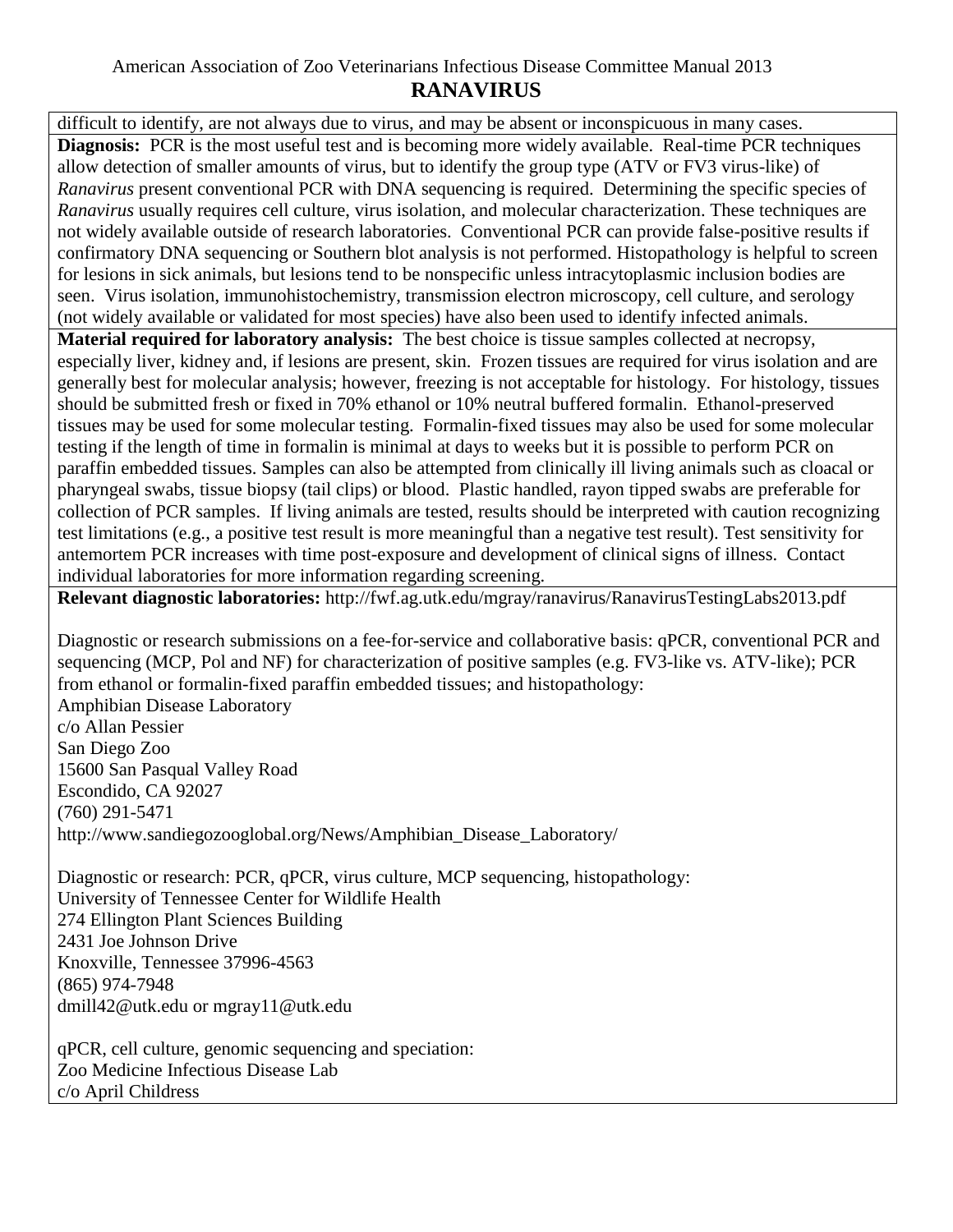University of Florida 2015 SW 16th Ave Building 1017 Room V2-186 Gainesville, FL 32608 Phone 352-294-4420 Fax 352-392-5464 http://labs.vetmed.ufl.edu/sample-requirements/microbiology-parasitology-serology/zoo-med-infections/

## qPCR:

Zoologix 9811 Owensmouth Avenue, Suite 4 Chatsworth, CA 91311-3800 Phone: 818-717-8880 Fax: 818-717-8881 Email: info@zoologix.com

**Treatment:** None in amphibians is available. Antiviral therapy and supportive care has been attempted in reptiles.

**Prevention and control:** The major concerns in captive programs are that mortality will occur in a valuable species or population or that subclinically infected animals will expose naïve wild populations. The prevalence of infection in captive animals is not yet known. Disease has likely gone unrecognized due to clinical and pathological similarities to other diseases in amphibians. Captive amphibian populations can be surveyed continuously for disease by PCR and histopathology testing of samples collected at necropsy. Once a population or individual has been found positive by PCR the disposition of these animals will depend on careful risk assessment. A positive test does not distinguish between a lethal infection and a subclinical carrier. Factors to be considered include their importance to the survival of the species, the presence or absence of pre-existing infection in captive and wild populations and results of follow-up histologic and PCR testing. In some cases, the animals or a population may be managed in permanent isolation from the general amphibian population. Further prevention measures include quarantining all incoming animals. The health history of animals being brought into a population needs to be reviewed- if there have been deaths or illness due to confirmed or suspected *Ranavirus* in the prior 6 months the risk of disease transmission with introduction is considered higher. Animals dying during quarantine can be screened using PCR and histopathology. Strict biosecurity measures must be followed to avoid transmission of infection to other amphibians or susceptible classes of animals (fish, turtles, tortoises).

**Suggested disinfectant for housing facilities:** 1% Potassium peroxymonosulfate (Virkon®), 3% sodium hypochlorite and 1% chlorhexidine have been reported to be effective at inactivating *Ranavirus* after 1 min. contact duration. Some *Ranaviruses* were found to remain viable for 113 days on dry surfaces and 2 weeks in water. Amphibians are sensitive to disinfectant residues-thorough rinsing is required after use. Biosecurity measures must include treatment of waste and effluent from *Ranavirus* infected animals.

**Notification:** Infection by a *Ranavirus* is classified as a reportable disease by the OIE requiring proof of *Ranavirus-*negative results before commercial shipment of amphibians (OIE 2008).

[http://www.oie.int/eng/normes/fcode/fcode2008/en\\_chapitre\\_2.4.2.htm.](http://www.oie.int/eng/normes/fcode/fcode2008/en_chapitre_2.4.2.htm) A reporting mechanism (e.g. via USDA-APHIS) has not been announced for the US at this time.

**Measures required under the Animal Disease Surveillance Plan:** Currently none. See

[http://www.oie.int/eng/normes/fcode/fcode2008/en\\_chapitre\\_2.4.2.htm](http://www.oie.int/eng/normes/fcode/fcode2008/en_chapitre_2.4.2.htm) as Article 2.4.2.10. states that importation of live aquatic animals intended for use in zoos from a country not declared free from *Ranavirus* should be followed by lifelong holding of the animals in biosecure facilities for continuous isolation from the